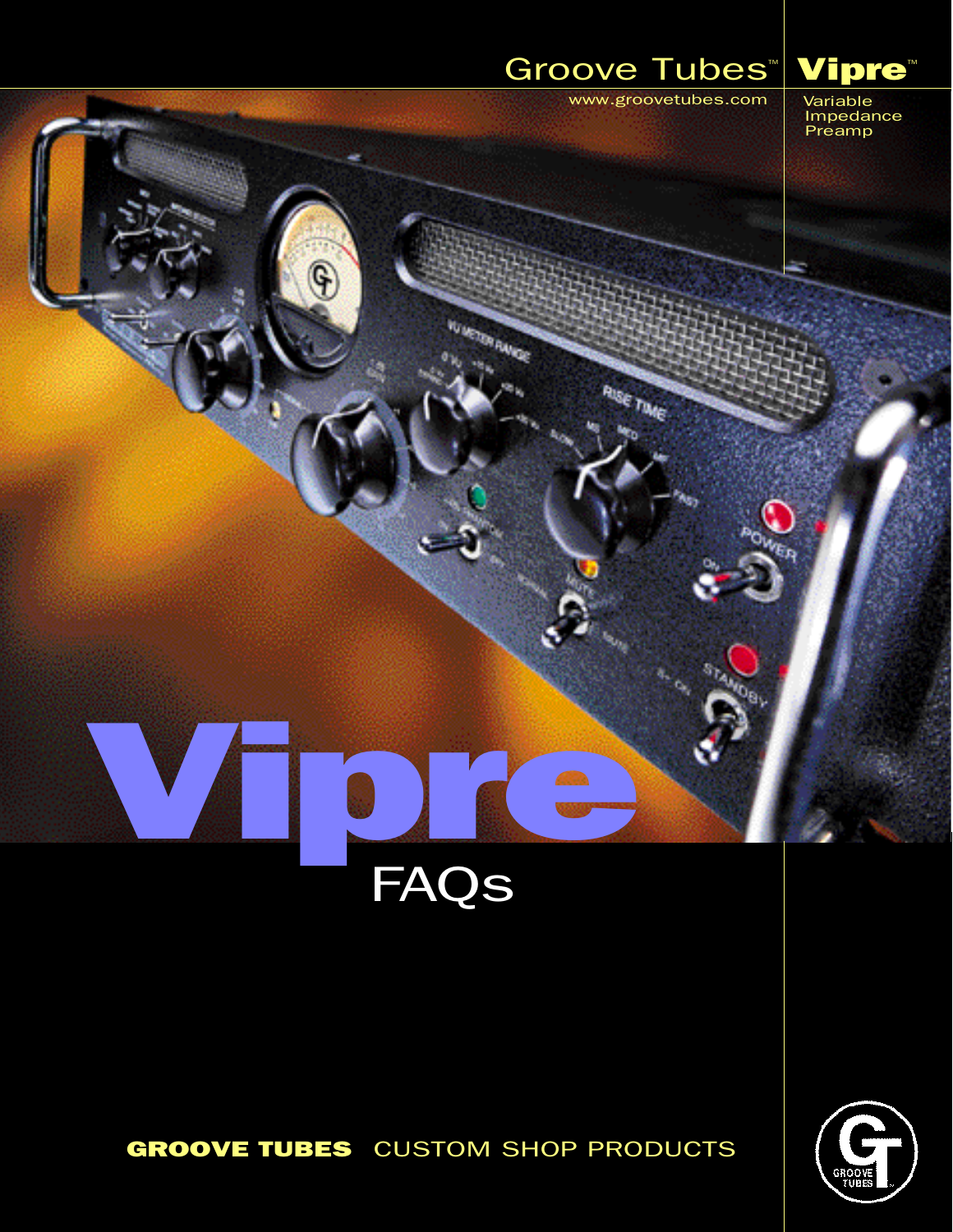### What's the Groove Tubes Vipre?

Vipre stands for Variable Impedance Preamp. It's a mono-block, fully-differential Class A, all-tube preamp with variable input impedance and adjustable rise time.

#### What's "variable impedance" – and why do I need it?

Altering the input impedance changes the load against which the microphone has to push – this dramatically alters the performance of any mic, from classic ribbons, vintage and modern condensers – even dynamic mics. classic ribbons, vintage and modern condensers –<br>
even dynamic mics.<br>
The Groove Tubes<br>
Viprechange will

Some vintage mic preamps (like Neve modules) can be internally hard-wired to one of two different impedances. Vipre is the only preamp we know of with a front-panel selectable, truly variable impedance transformer.

#### What's a "fully-differential, Class A" design?

Class A means that the same amplification device (in this case, tubes) are doing the entire waveform, both the maxima and minima of the wave.

Class AB and Class B use separate amp devices to do the maxima (or top side) and minima (low side) of the wave. Those are more efficient, but not nearly as accurate or true.

ASKED

FREQUENTLY

**JESTIONS** 

GROOVE TUBES LLC

All microphones will respond similarly in that the apparent proximity gets 'closer' when the impedance is lowered, but since you're changing the load on the mic – you're altering the performance of the microphone, not the preamplifier.

A transformerless, balanced bridging

input selection is also available.

Bottom line: You haven't heard your microphones until you've heard them loaded at different impedances. Anyone with even a modest mic selection can multiply the selections by using Vipre.

#### Don't other mic preamps offer this feature? (I've seen impedance matching before.)

Avalon's 2022 and Joe Meek's VC-1 both have an "impedance matching" circuit, consisting of a resistor network placed AFTER the load is already terminated. This is NOT at all the same thing.

Fully-differential means that the signal remains balanced throughout, never becoming unbalanced or CUSTOM SHOP PRODUCTS

> single-ended. Almost all amp circuits break the balance. (In a console, the signal is single ended from the time it comes into the preamp, until bridged at the output.) This is accomplished by using identical, mirror-image signal paths throughout – and why we use ceramic deck attenuators instead of potentiometers for gain adiustments.

> Common mode-rejection ratios are significantly improved, as are signal-to-noise ratios.